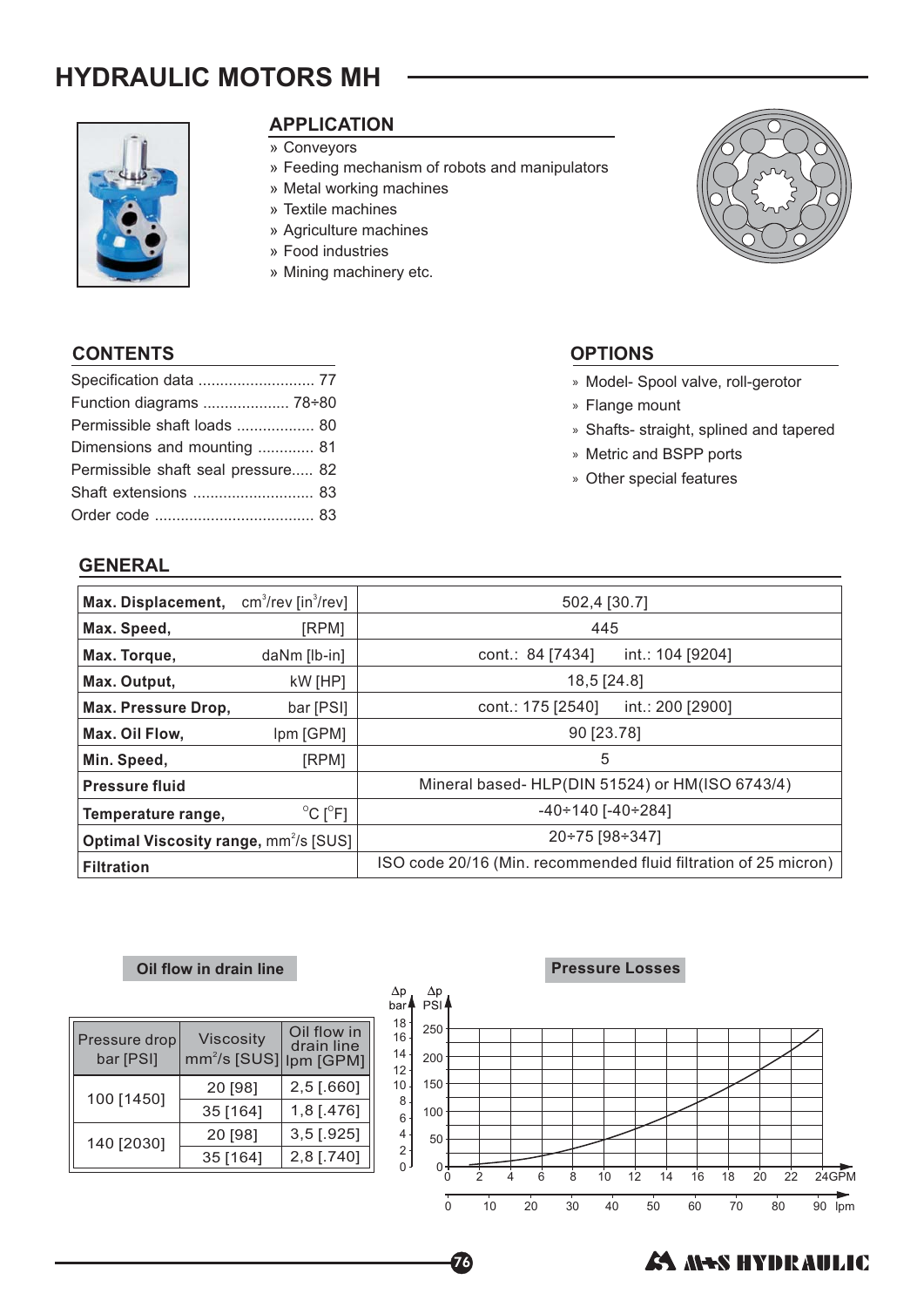# **SPECIFICATION DATA**

| <b>Type</b>                                               |                         | MН<br>200    | MН<br>250   | <b>MH</b><br>315 | MН<br>400    | <b>MH</b><br>500 |
|-----------------------------------------------------------|-------------------------|--------------|-------------|------------------|--------------|------------------|
| Displacement, cm <sup>3</sup> /rev [in <sup>3</sup> /rev] |                         | 201,3 [12.3] | 252 [15.4]  | 314,9 [16.4]     | 396,8 [24.2] | 502,4 [30.7]     |
| Max. Speed,                                               | Cont.                   | 370          | 295         | 235              | 185          | 150              |
| [RPM]                                                     | Int.*                   | 445          | 350         | 285              | 225          | 180              |
| Max. Torque                                               | Cont.                   | 51 [4510]    | 61 [5398]   | 74 [6548]        | 84 [7434]    | 82 [7257]        |
| daNm [in-lb]                                              | Int.*                   | 58 [5130]    | 70 [6195]   | 82 [7257]        | 98 [8673]    | 104 [9204]       |
|                                                           | Peak**                  | 64 [5064]    | 79 [6992]   | 98 [8673]        | 109 [9647]   | 117 [10350]      |
| <b>Max. Output</b>                                        | Cont.                   | 16 [21]      | 16 [21]     | 14 [18.7]        | 12,5 [16.7]  | 11 [14.7]        |
| kW [HP]                                                   | $Int.*$                 | 18,5 [24.8]  | 18,5 [24.8] | 15,5 [20.7]      | 15 [20.1]    | 14 [18.7]        |
| <b>Max. Pressure</b>                                      | Cont.                   | 175 [2540]   | 175 [2540]  | 175 [2540]       | 155 [2240]   | 125 [1810]       |
| <b>Drop</b>                                               | Int.*                   | 200 [2900]   | 200 [2900]  | 200 [2900]       | 190 [2750]   | 160 [2320]       |
| bar [PSI]                                                 | Peak**                  | 225 [3260]   | 225 [3260]  | 225 [3260]       | 210 [3045]   | 180 [2610]       |
| Max. Oil Flow                                             | Cont.                   | 75 [20]      | 75 [20]     | 75 [20]          | 75 [20]      | 75 [20]          |
| Ipm [GPM]                                                 | $Int.*$                 | 90 [24]      | 90 [24]     | 90 [24]          | 90 [24]      | 90 [24]          |
| <b>Max. Inlet Pressure</b>                                | Cont.                   | 200 [2900]   | 200 [2900]  | 200 [2900]       | 200 [2900]   | 200 [2900]       |
| bar [PSI]                                                 | $Int.*$                 | 225 [3260]   | 225 [3260]  | 225 [3260]       | 225 [3260]   | 225 [3260]       |
|                                                           | Peak**                  | 250 [3626]   | 250 [3626]  | 250 [3626]       | 250 [3626]   | 250 [3626]       |
| <b>Max. Starting Pressure with</b>                        |                         |              |             |                  |              |                  |
| <b>Unloaded Shaft, bar [PSI]</b>                          |                         | 5 [72]       | 5[72]       | 5[72]            | 5 [72]       | 5[72]            |
| Min. Starting Torque,                                     | At max.press.dropCont   | 39 [3450]    | 52 [4600]   | 66 [5840]        | 72 [6370]    | 72 [6370]        |
| daNm [in-lb]                                              | At max.press.drop Int.* | 45 [3980]    | 59 [5221]   | 73 [6460]        | 88 [7788]    | 88 [7788]        |
| Min. Speed***, [RPM]                                      |                         | 10           | 10          | 8                | 5            | 5                |
| Weight, kg [lb]                                           |                         | 10,5 [23.2]  | 11 [24.3]   | 11,5 [25.4]      | 12,3 [27.1]  | 13 [28.7]        |

\* Intermittent operation: the permissible values may occur for max. 10% of every minute.

\*\* Peak load: the permissible values may occur for max. 1% of every minute.

\*\*\* For speeds lower than given, consult factory or your regional manager.

1. Intermittent speed and intermittent pressure must not occur simultaneously.

2. Recommended filtration is per ISO cleanliness code 20/16. A nominal filtration of 25 micron or better.

3. Recommend using a premium quality, anti-wear type mineral based hydraulic oil HLP(DIN51524) or HM ( ISO 6743/4).

77

- If using synthetic fluids consult the factory for alternative seal materials.
- 4. Recommended minimum oil viscosity 13 mm²/s [70 SUS] at 50°C [122°F].
- 5. Recommended maximum system operating temperature is 82°C [180°F].

6. To assure optimum motor life fill with fluid prior to loading and run at moderate load and speed for 10-15 minutes.

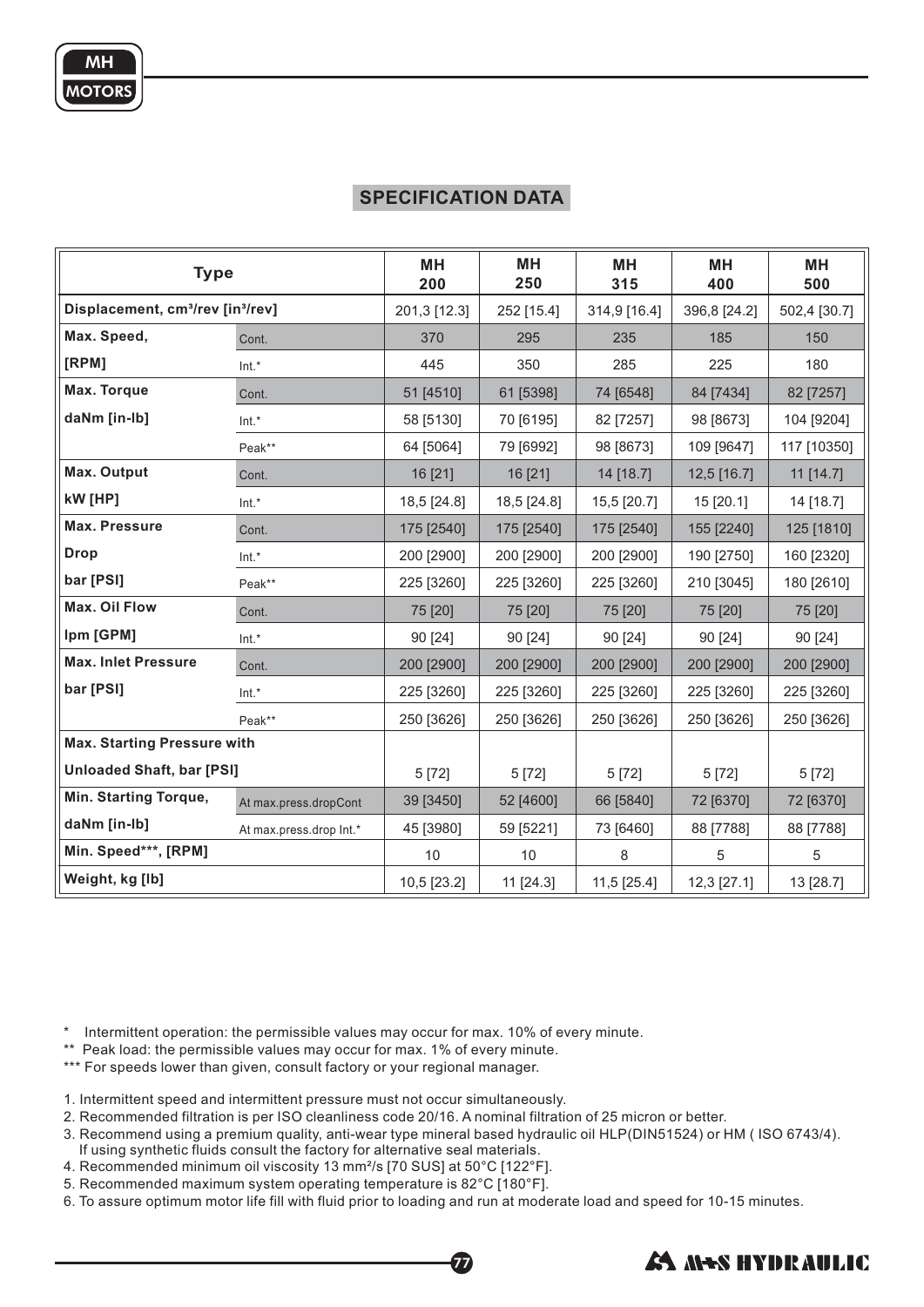

### **FUNCTION DIAGRAMS**

**MH 200**



The function diagrams data is for average performance of randomly selected motors at back pressure 5÷10 bar [72.5÷145 PSI] and oil with viscosity of 32 mm<sup>2</sup>/s [150 SUS] at 50°C [122°F].

78

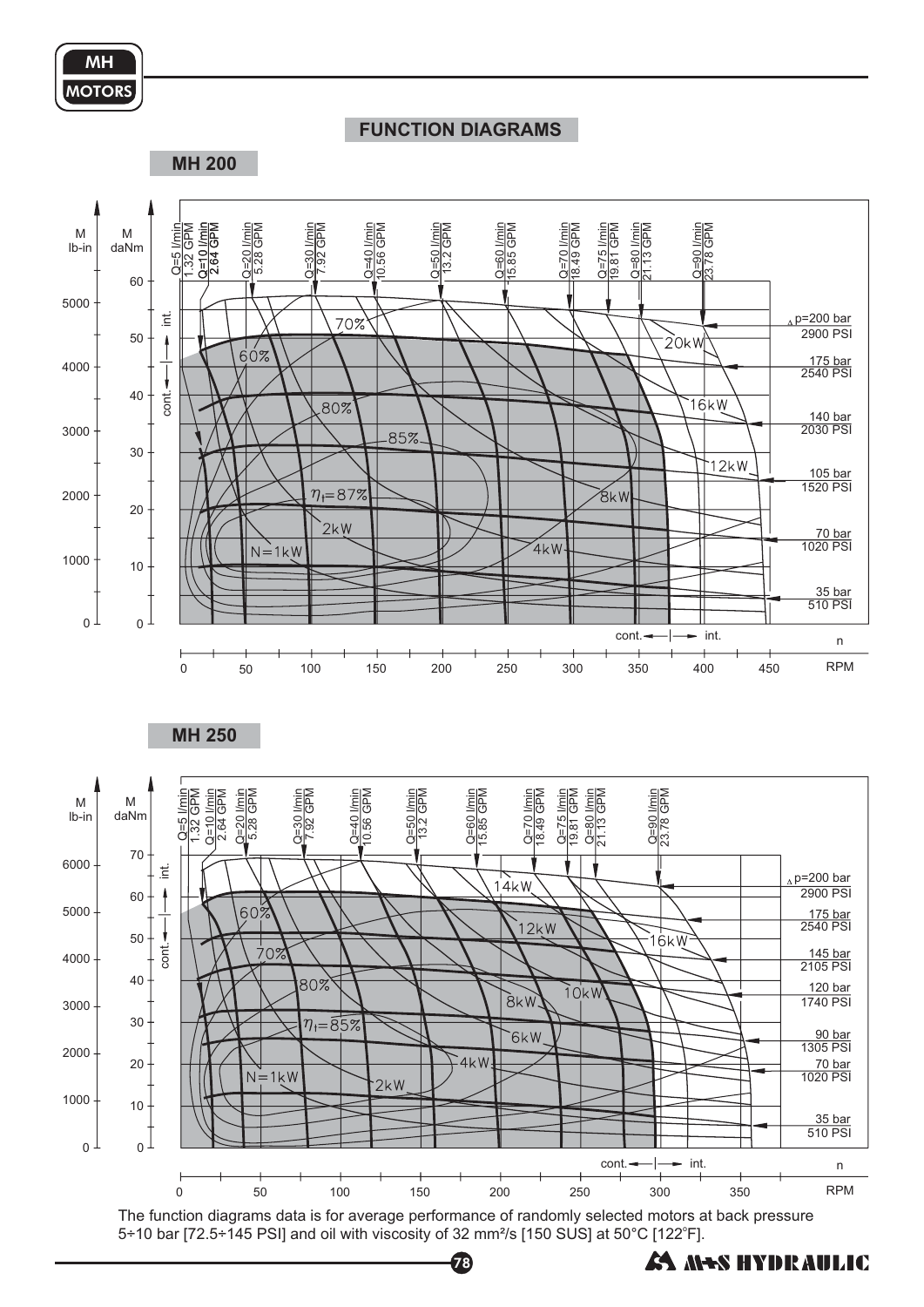

#### **FUNCTION DIAGRAMS**

**MH 315**



The function diagrams data is for average performance of randomly selected motors at back pressure 5÷10 bar [72.5÷145 PSI] and oil with viscosity of 32 mm<sup>2</sup>/s [150 SUS] at 50°C [122°F].

79

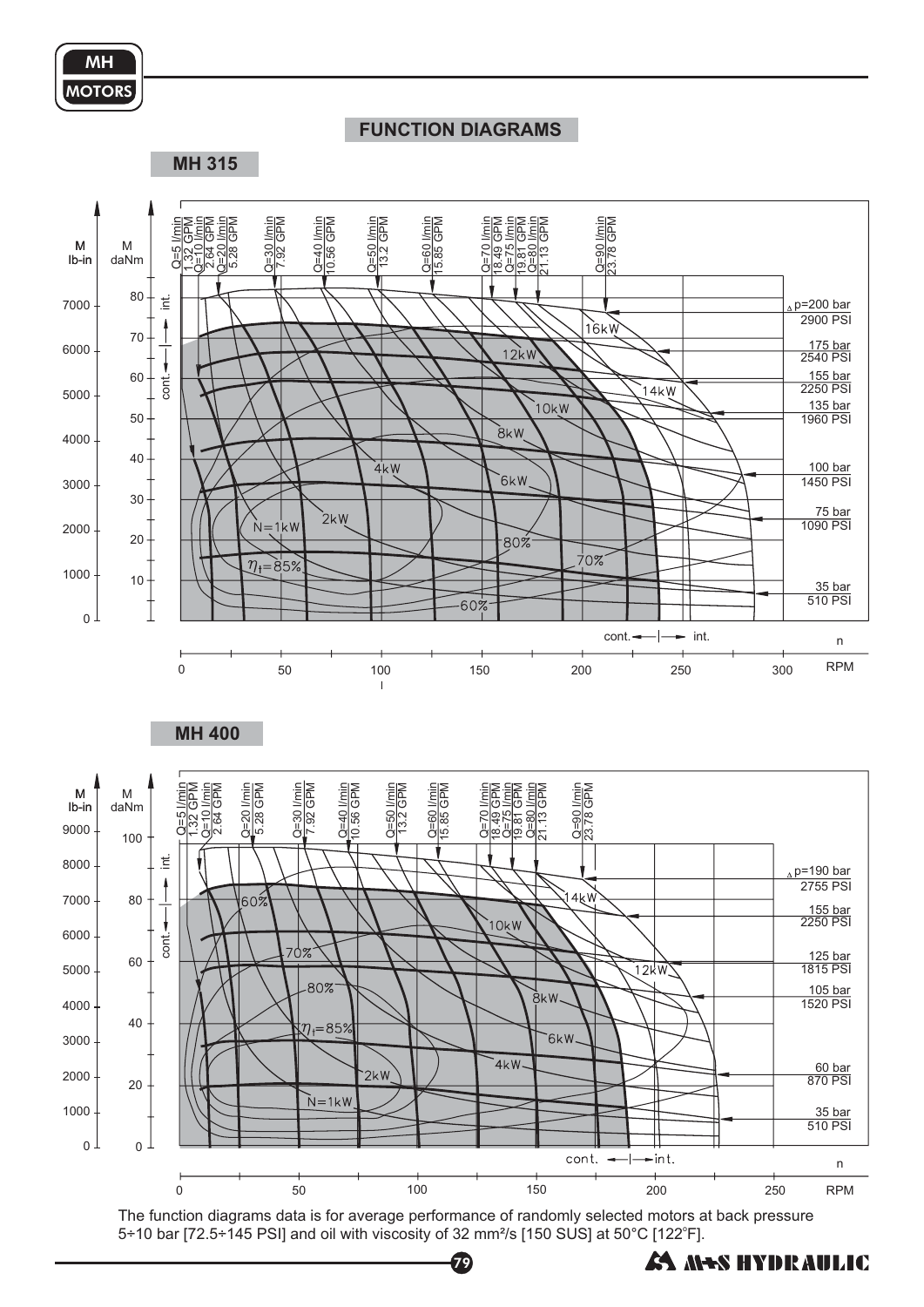

#### **FUNCTION DIAGRAMS**

**MH 500**



The function diagrams data is for average performance of randomly selected motors at back pressure 5÷10 bar [72.5÷145 PSI] and oil with viscosity of 32 mm<sup>2</sup>/s [150 SUS] at 50°C [122°F].

#### **PERMISSIBLE SHAFT LOADS FOR MH MOTORS**

The permissible radial shaft load  $P_{rad}$  depends on the speed (RPM) and distance (L) from the point of load to the mounting flange.

> Radial Shaft Load P<sub>rad</sub>=  $\frac{1100}{n}x\frac{25000}{103,5+L}$ , daN\* 25000 103,5+L [\*L in mm; L≤60 mm; n≥200 RPM]

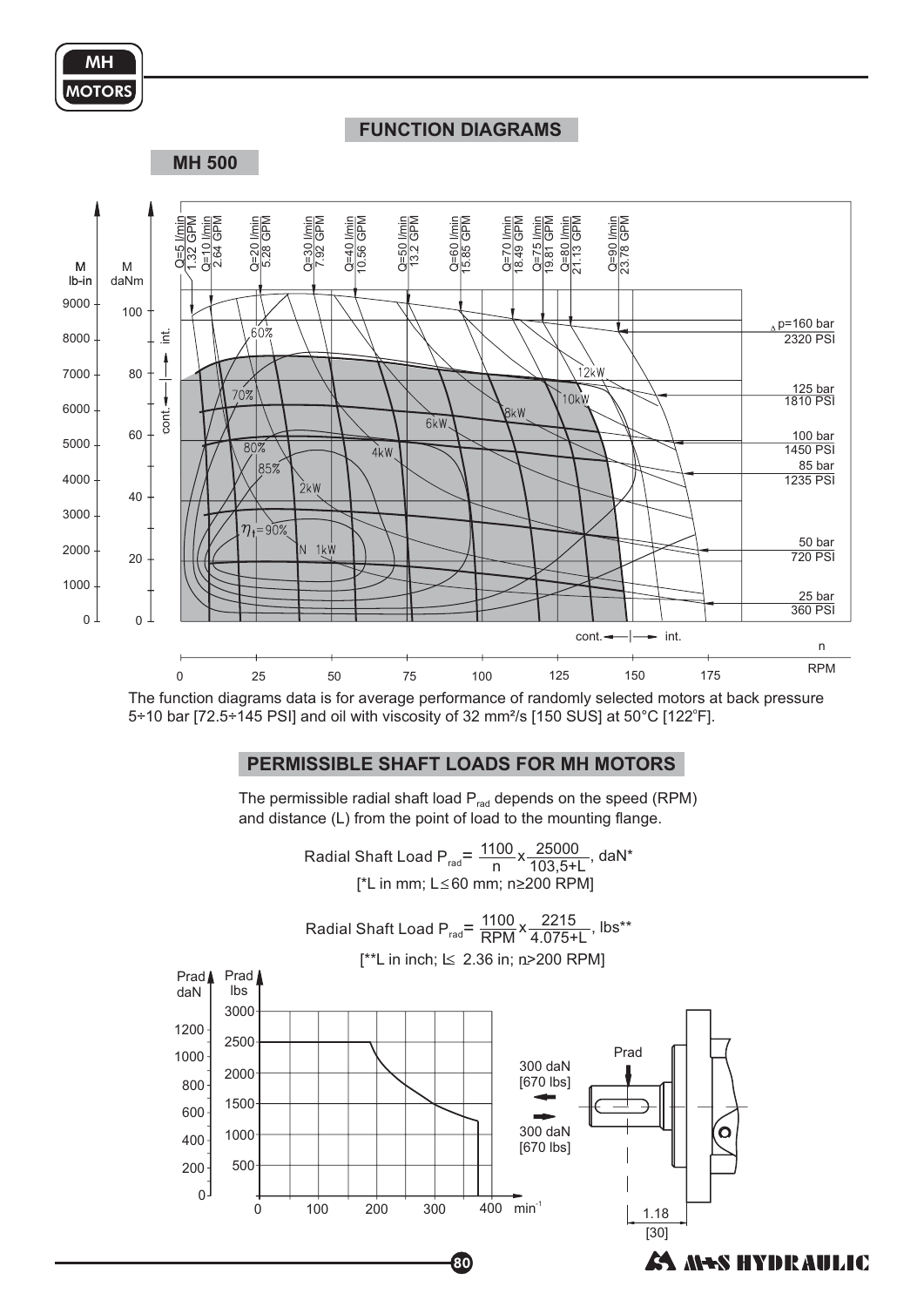

## **DIMENSIONS AND MOUNTING DATA**

#### Magneto Maunt (4 holes)







| <b>Type</b> | L, mm [in.] $\vert L_1$ , mm [in.] |             |
|-------------|------------------------------------|-------------|
| MH 200      | 169 [6.65]                         | 27,8 [1.09] |
| MH 250      | 176 [6.93]                         | 34,8 [1.37] |
| MH 315      | 184 [7.24]                         | 43,5 [1.71] |
| MH 400      | 196 [7.72]                         | 54,8 [2.16] |
| MH 500      | 211 [8.31]                         | 69,4 [2.73] |

- **C** : 4xM8-13 mm [.51 in] depth
- **P**<sub>(A, B)</sub>: 2xG1/2 or 2xM22x1,5-15 mm [.59 in] depth
- **T** : G1/4 or M14x1,5-12 mm [.47 in] depth (plugged)

**Standard Rotation** Port A Pressurized - CW Port **B** Pressurized - CCW Viewed from Shaft End

81

**Reverse Rotation** Port A Pressurized - CCW Port **B** Pressurized - CW Viewed from Shaft End



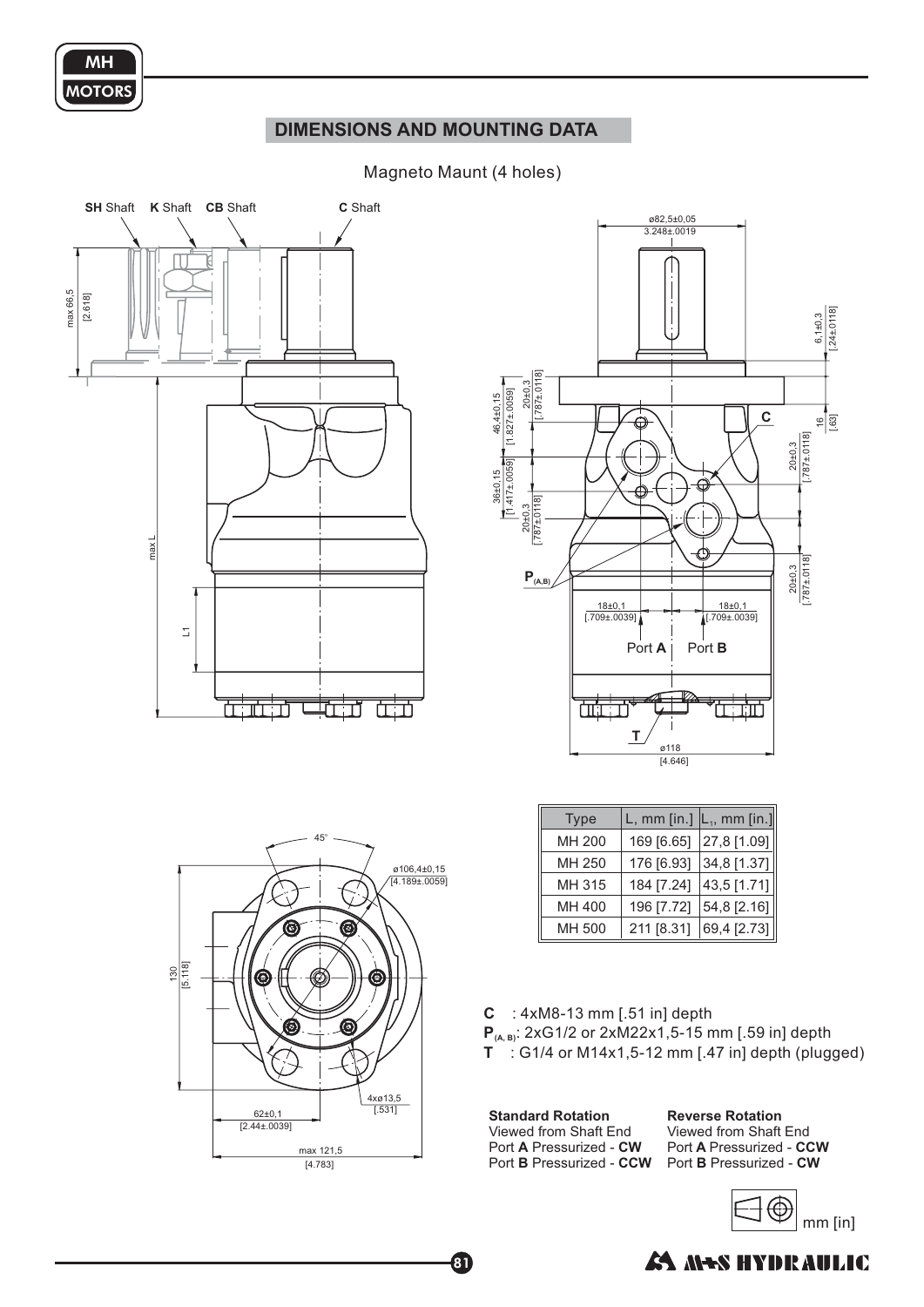# **MAX. PERMISSIBLE SHAFT SEAL PRESSURE FOR MH MOTORS**

#### *MH...U1 motors with high pressure seal and without drain connection:*

The shaft seal pressure equals the average of input pressure and return pressure.



#### *MH...U motors with high pressure seal and drain connection:*

The shaft seal pressure equals the pressure in the drain line.



#### *MH...1 motors with standard shaft seal and without drain connection:*

The shaft seal pressure never exceeds<br>the pressure in the return line.



#### *MH... motors with standard shaft seal and with drain connection:*

The shaft seal pressure equals the pressure in the drain line.





82

# **Max. return pressure without drain line or max. pressure in the drain line**